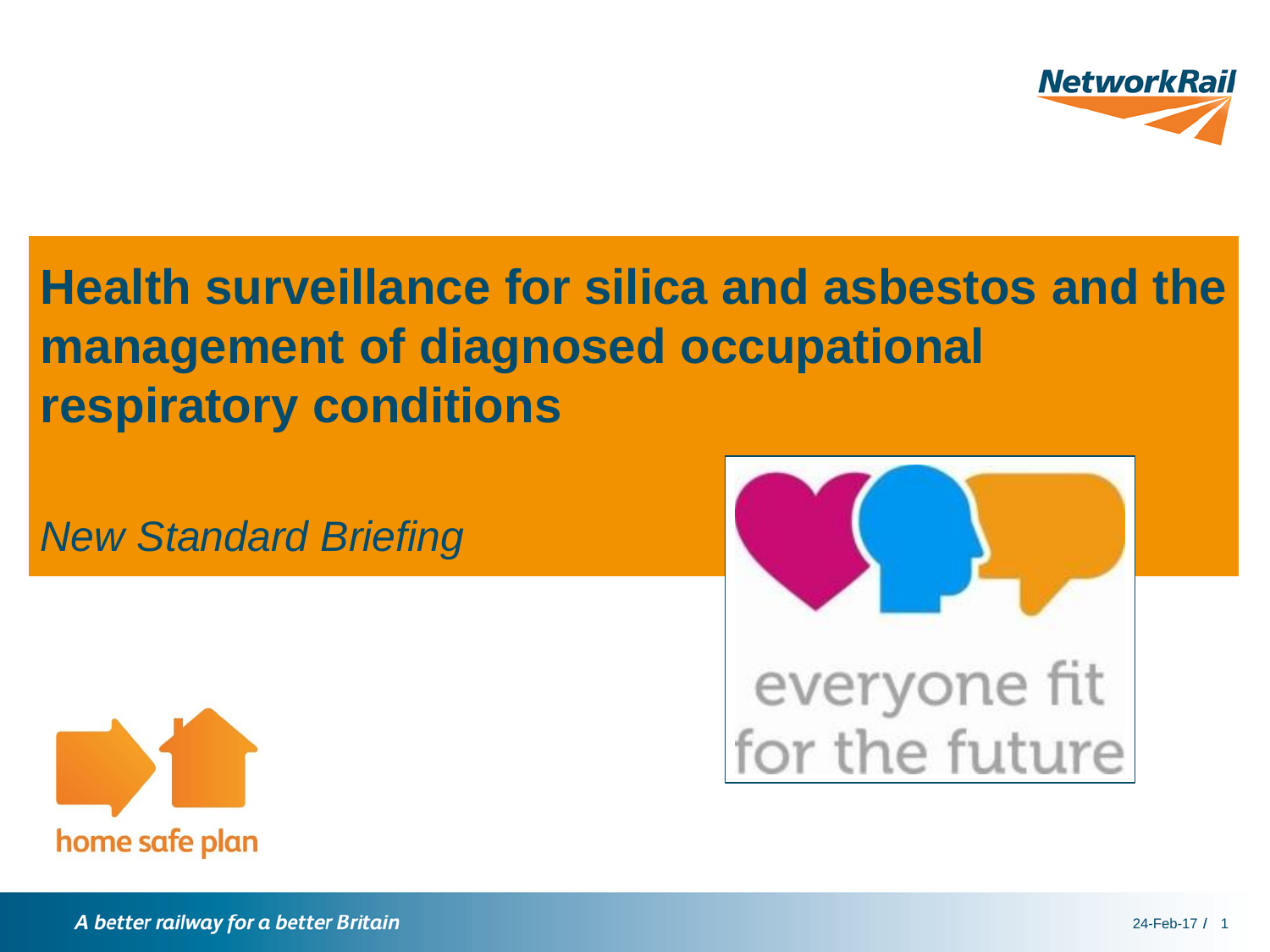

#### **This Network Rail standard is mandatory and shall be complied with by Network Rail Limited from 03 June 2017.**

Network Rail is committed protecting health and wellbeing of its employees. The implementation of the processes defined within the standard will enable this and allow compliance with the Health and Safety at Work etc. Act 1974 and it's associated regulations.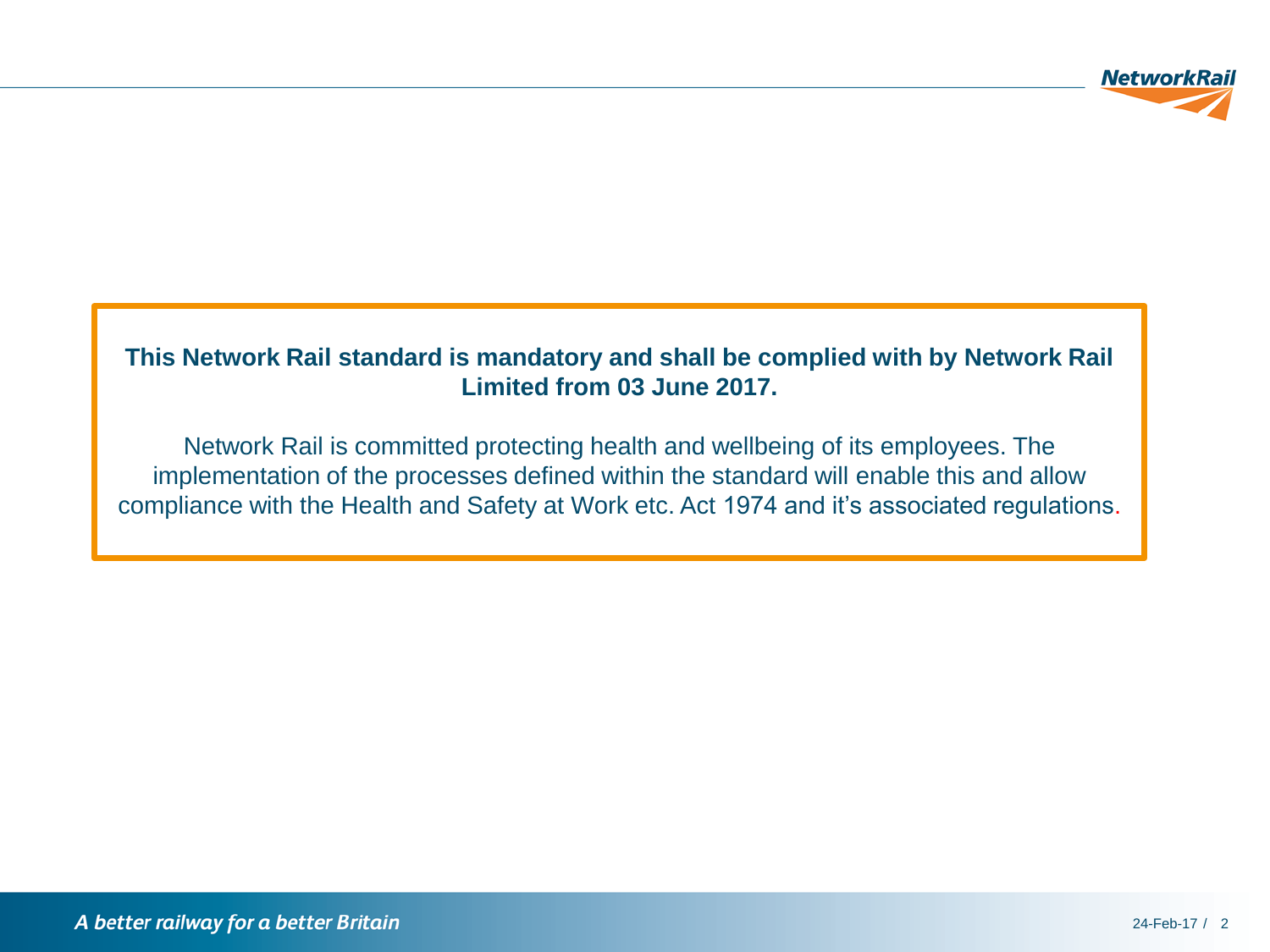

# *Why do we need a company standard?*

The company standard defines the process of health surveillance for Network Rail employees who could potentially be exposed to a hazardous substance, and is designed to:

- establish the baseline respiratory status of a new employee, undergoing a level 1 competence medical;
- $\triangleright$  establish the respiratory status of current employees dependant on exposure;
- detect the early signs of developing or worsening respiratory conditions;
- identify and protect vulnerable employees such as those with pre-existing respiratory health conditions e.g. asthma;
- confirm employees' fitness to continue undertaking work with an exposure to an airborne contaminant; and
- support evaluation of mitigations to control exposure to respiratory hazards.

| Level <sub>2</sub>                                                                      |                                                                                                                     |
|-----------------------------------------------------------------------------------------|---------------------------------------------------------------------------------------------------------------------|
| <b>Business process</b>                                                                 |                                                                                                                     |
| respiratory conditions                                                                  | Health surveillance for silica and asbestos and<br>the management of diagnosed occupational                         |
|                                                                                         | <b>Approvals</b><br>Content approved by:                                                                            |
|                                                                                         | Kris Jeffrey.<br>Technical Lead                                                                                     |
|                                                                                         | Content approved by:                                                                                                |
|                                                                                         | Lisbeth Fromling.<br>Standard and Control Document Owner                                                            |
|                                                                                         | Approved for publication by:                                                                                        |
|                                                                                         | Brian Tomlinson.<br><b>Steering Group Chair</b>                                                                     |
|                                                                                         | Approved for publication by:                                                                                        |
|                                                                                         | Mick McManus.<br>Standards and Controls Management                                                                  |
| party without the written permission of Network Rail.<br>@ Copyright 2017 Network Rail. | This document is the property of Network Rail, it shall not be reproduced in whole or part nor disclosed to a third |
| Uncontrolled copy once primed from its electronic source.                               |                                                                                                                     |
|                                                                                         | Published and Issued by Network Rail, 2nd Floor, One Evershott Street, London, NW1 2DN.                             |
|                                                                                         | <b>NetworkRail</b>                                                                                                  |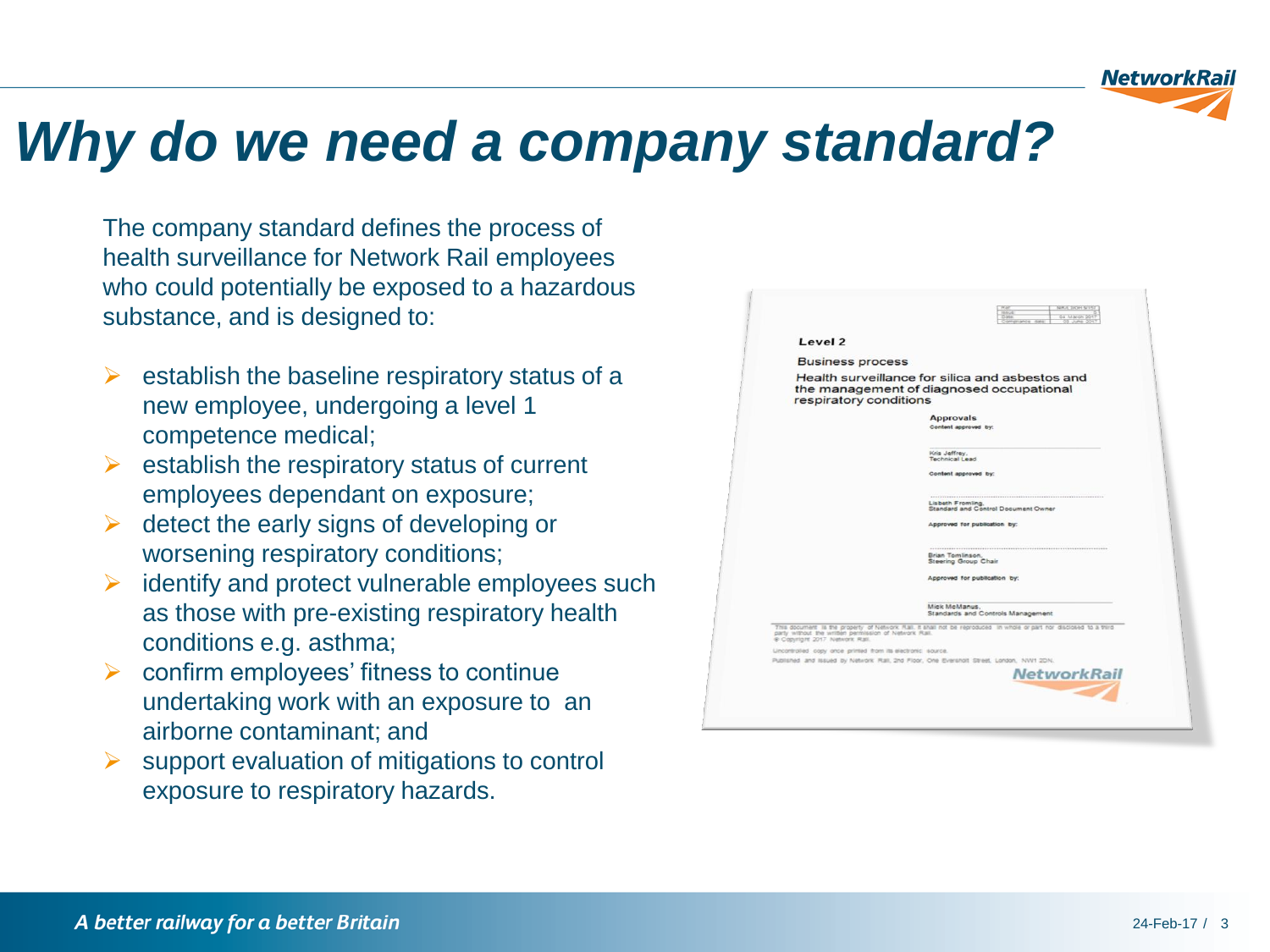

## *What is the purpose of the standard?*

- $\triangleright$  To proactively support the mitigation of health risks associated with exposure to respiratory hazards through inhalation; specifically those health risks associated with silica and asbestos
- $\triangleright$  The health surveillance process can also be applied to other respiratory hazards, such as, but not limited to, welding fumes dependant on the levels of exposure
- $\triangleright$  To enable Network Rail to comply with its legal obligations and duty of care under Control of Substances Hazardous to Health (COSHH) Regulations 2002 and the Control of Asbestos (CAR) Regulations 2012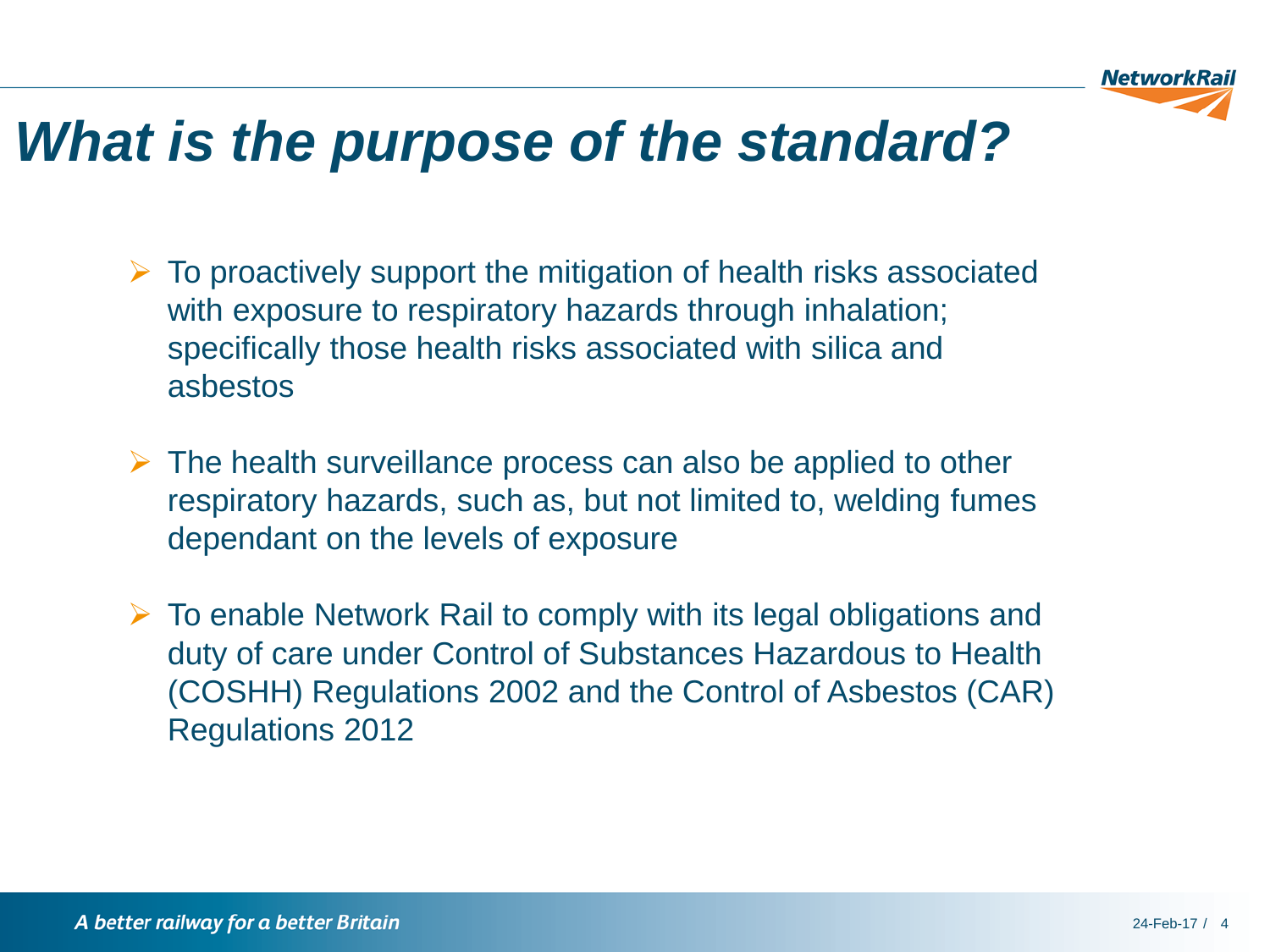

# *Who does the standard apply to?*

- $\triangleright$  Network Rail employees, existing and new, who may be exposed to hazardous substances within their role
- $\triangleright$  Line managers of above mentioned employees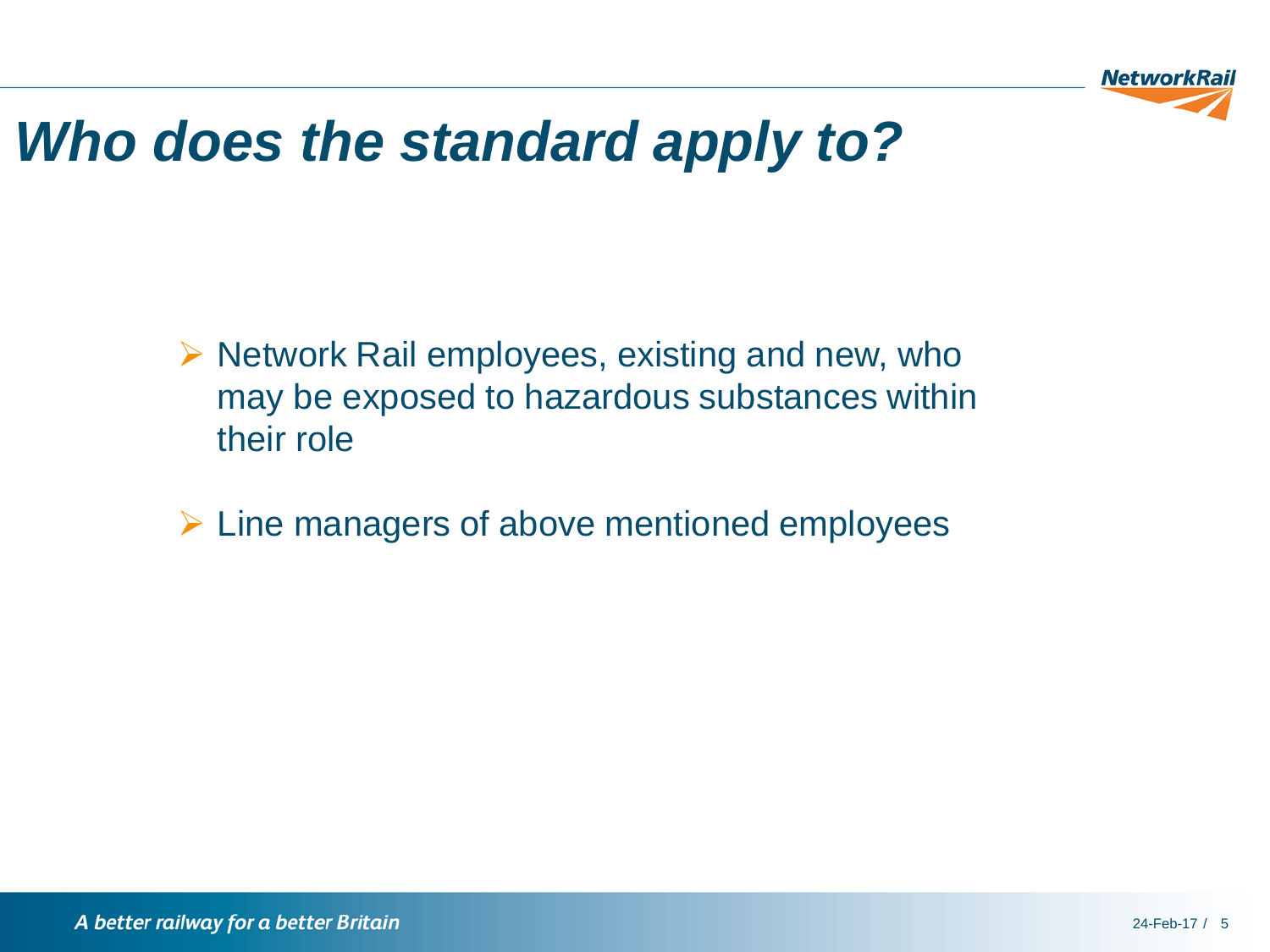

**Health & Safety Risk Assessment** 

### Description of task: Location: Persons at risk How might harm be caused Hazard

#### **Identification of 'at risk' employees**

Line managers shall identify roles where employees work with an exposure to a respiratory hazard such as RCS.

The identification of employees who may be exposed to hazards can be achieved by:

- risk assessing the work activity in line with the Work Activity Risk Assessment (WARA) process
- where a WARA identifies a risk of inhalation of a respiratory hazard, a COSHH assessment must be completed
- Where the WARA and COSHH assessment identify the likelihood of exposure, exposure monitoring shall be undertaken to determine the actual level of risk posed to employee(s)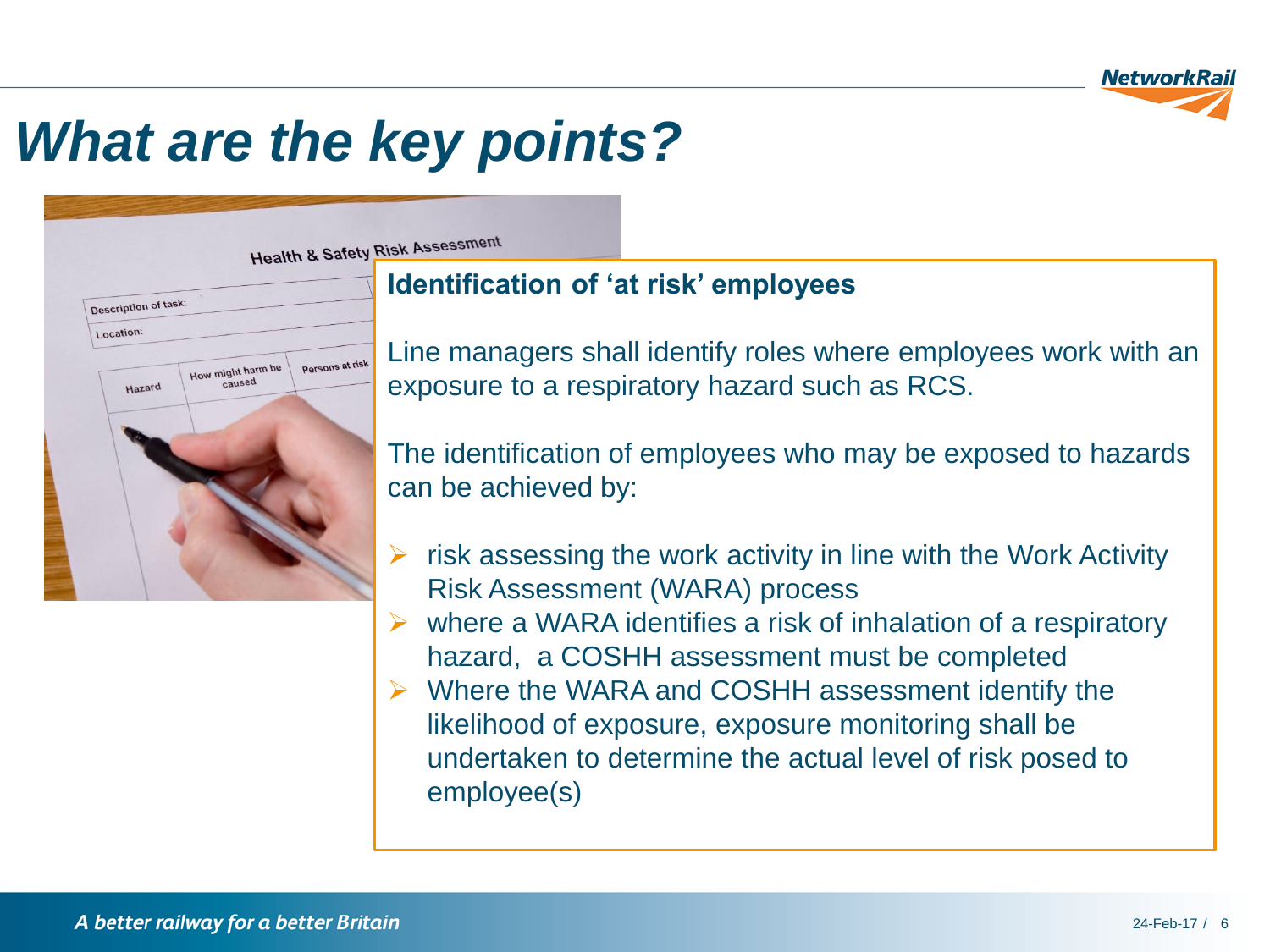

#### **Criteria's for referral**

New employees undergoing a pre-placement level 1 competence medical shall receive a baseline respiratory assessment as part of the generic respiratory health surveillance process.

The referral for a level 1 competence medical shall occur as part of the employees preplacement and shall be requested by the line manager.

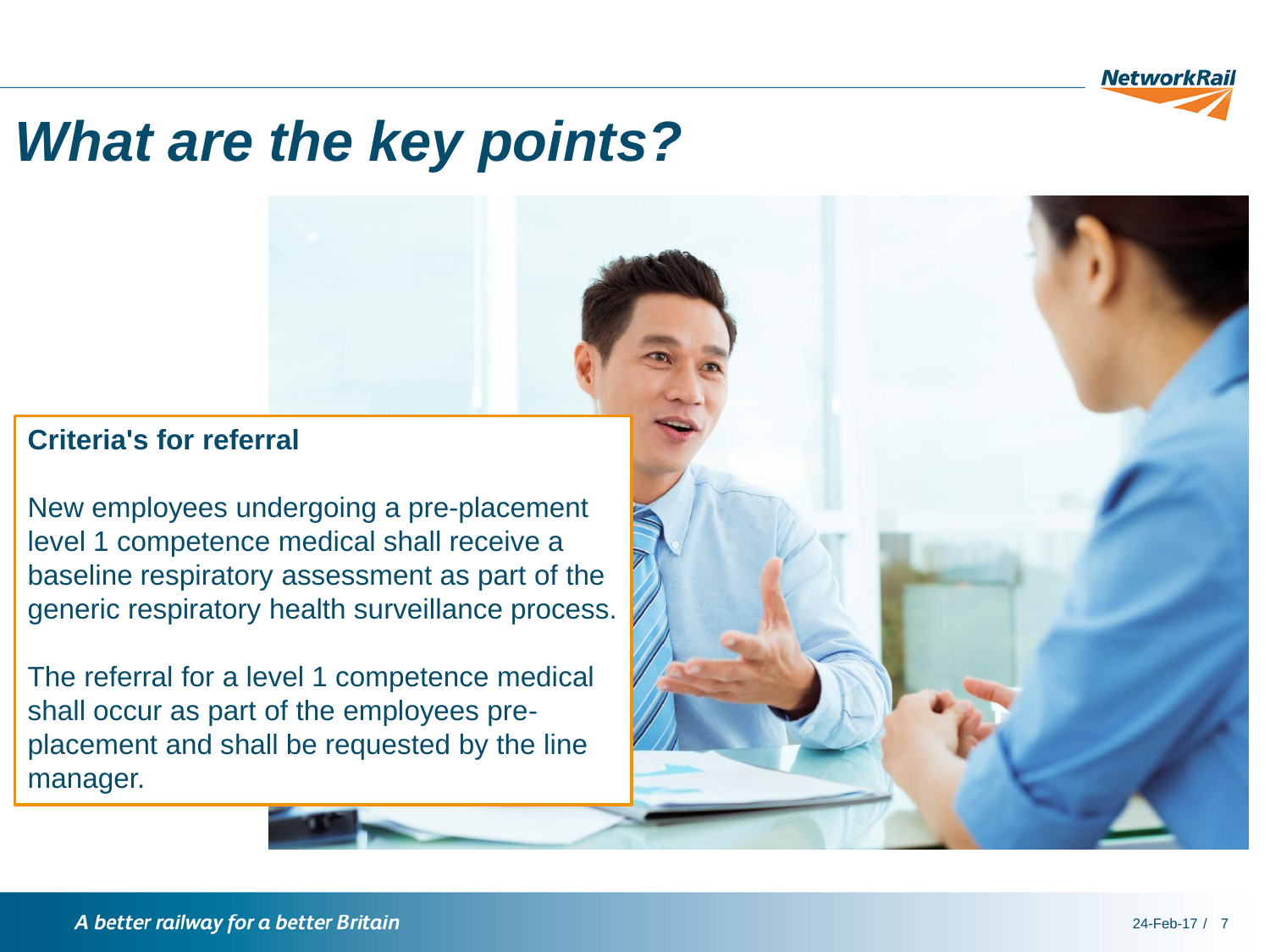

#### **Criteria's for referral to respiratory health surveillance following identification by a risk assessment**

Following identification of risk, employees will be referred for respiratory health surveillance when one or more of the following is identified:

- previous cases of diagnosed occupational respiratory conditions exist in the workplace or industry
- personal exposure monitoring identifies an activity as exceeding 50% of the workplace exposure limit (WEL) where in existence
- an employee identified as working with a respiratory hazard has an existing diagnosed respiratory condition such as asthma
- $\triangleright$  reliance on respiratory protective equipment (RPE) as an additional exposure control measure for Respirable Crystalline Silica where exposure monitoring identifies and exceedance of 50% of the WEL.

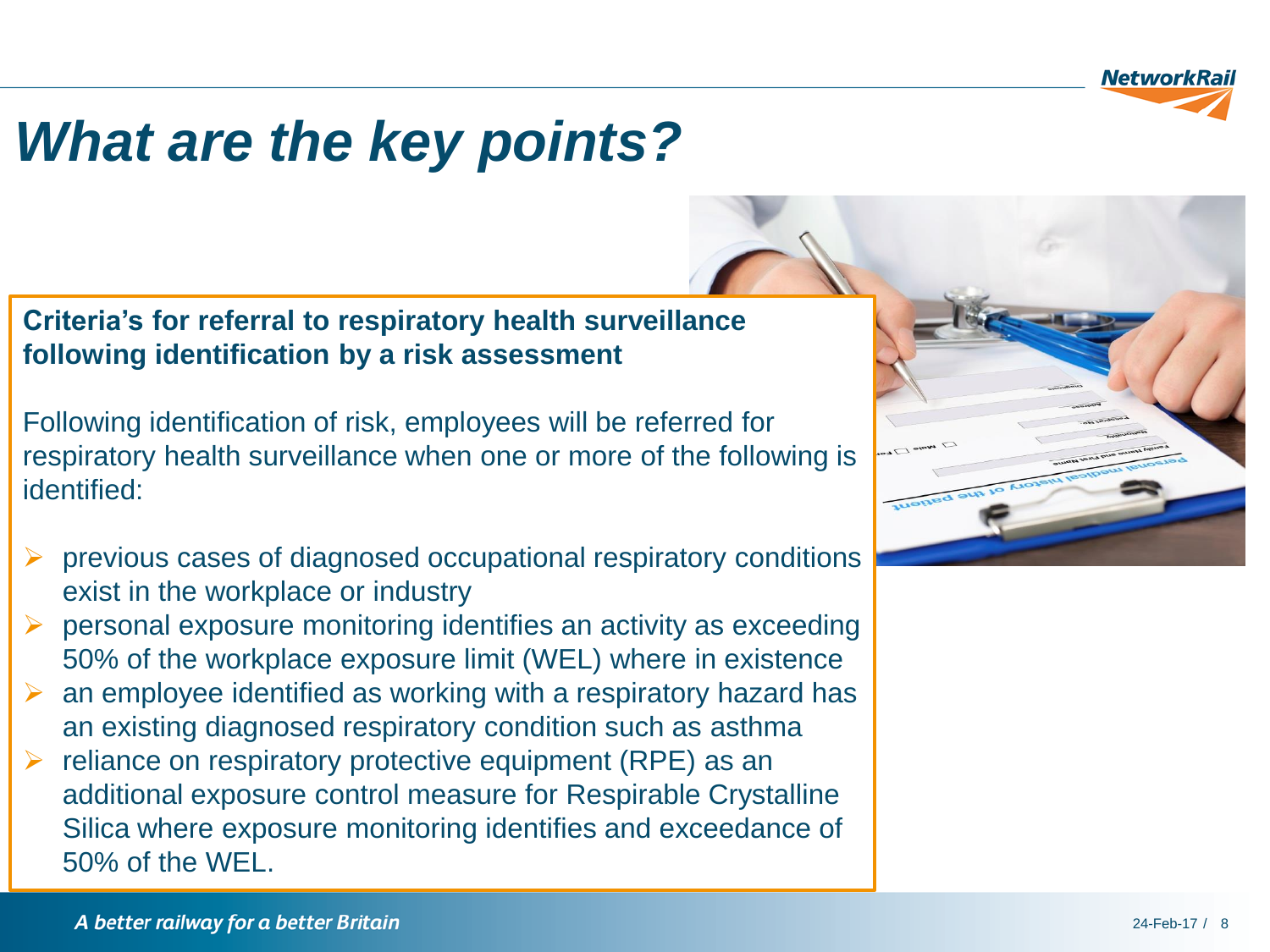



**Suspension of competence on Sentinel for noncompliance to health surveillance process**

If an appointment is not attended after a six-week period, HRSS shall inform the employee, line manager, Occupational Health and Wellbeing Manager and/or business equivalent.

If after a further six weeks, the health surveillance has not been complied with, the following individuals will be advised of the need to comply with health surveillance or the employees track competence will be suspended:

a) employee;

b) line manager; and

c) Occupational Health and Wellbeing Manager and/or business equivalent and Head of Route Safety, Health and Environment (HoRSHE) or equivalent.

The employee's track access competency shall not be reinstated until the employee has attended health surveillance.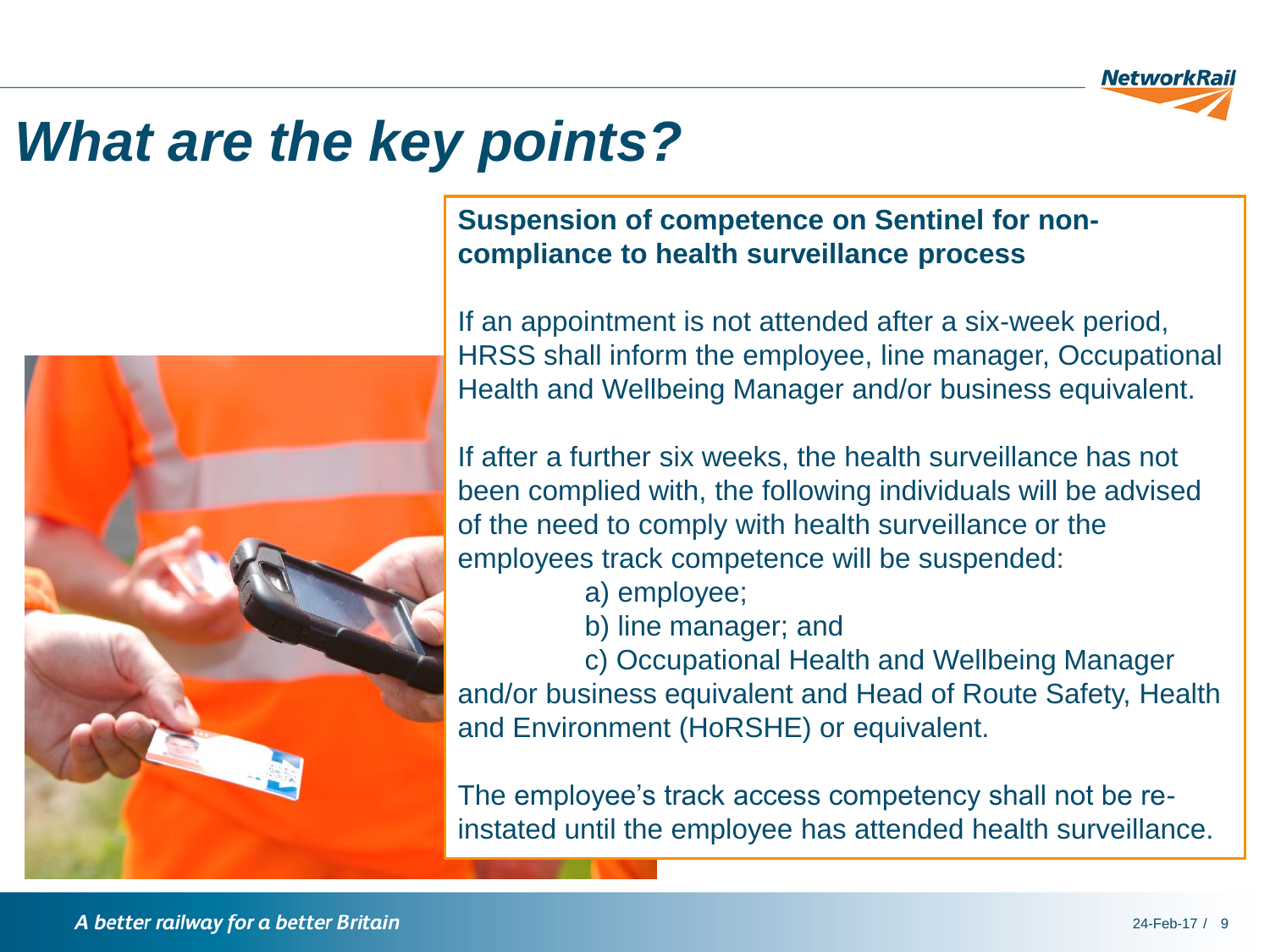

#### **Inadvertent exposure to asbestos**

- $\triangleright$  Where work with asbestos is required to be undertaken, it shall be done in accordance with the Control of Asbestos Regulations 2012, and NR/L2/CIV/168.
- If an employee, through the course of their work, is inadvertently exposed to asbestos, it shall be investigated in accordance with NR/L3/INV/3001 and NR/L2/INV/002, using the Level 1 – preliminary report Investigation form (NR2072P) which can be found on the reporting of accidents and safety incidents section on Connect
- Where it has been confirmed that an employee has been inadvertently exposed to asbestos the employee can be referred to :
	- $\triangleright$  Network Rail's Asbestos helpline and/or
	- $\triangleright$  The medical assessment for the 'non-licenced post asbestos exposure'.

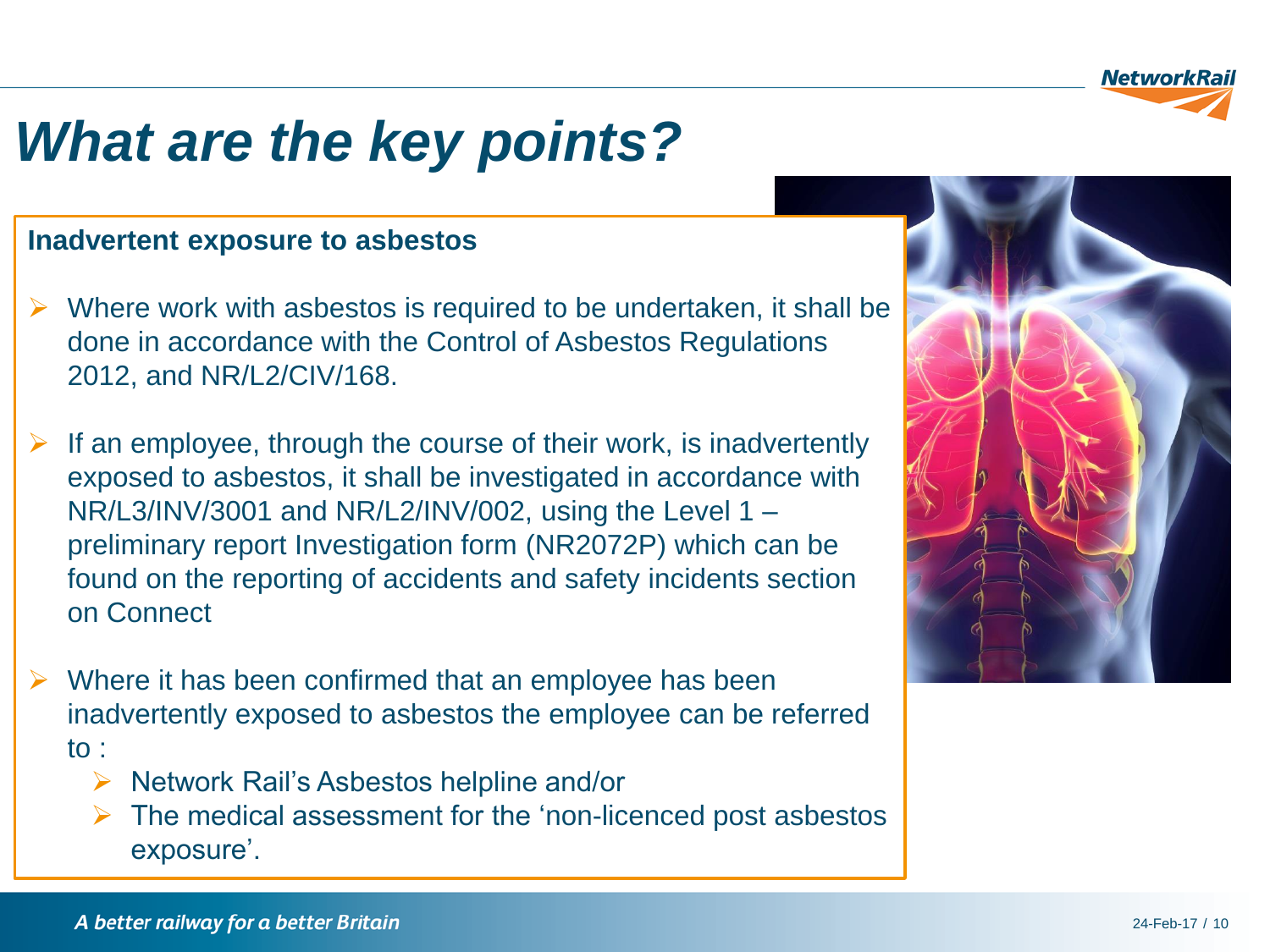

## *Diagnosed conditions*

 $\triangleright$  Where an employee is diagnosed with an occupational respiratory condition, the employee, HRSS and the line manager will be notified by the occupational health provider with details of the diagnosis and the fitness of the employee to continue to work.

A Health Management Action Plan (HMAP) shall be completed by line managers for each of employee diagnosed with an occupational respiratory condition using the outcome report issued by the occupational health provider and recommendations made within.